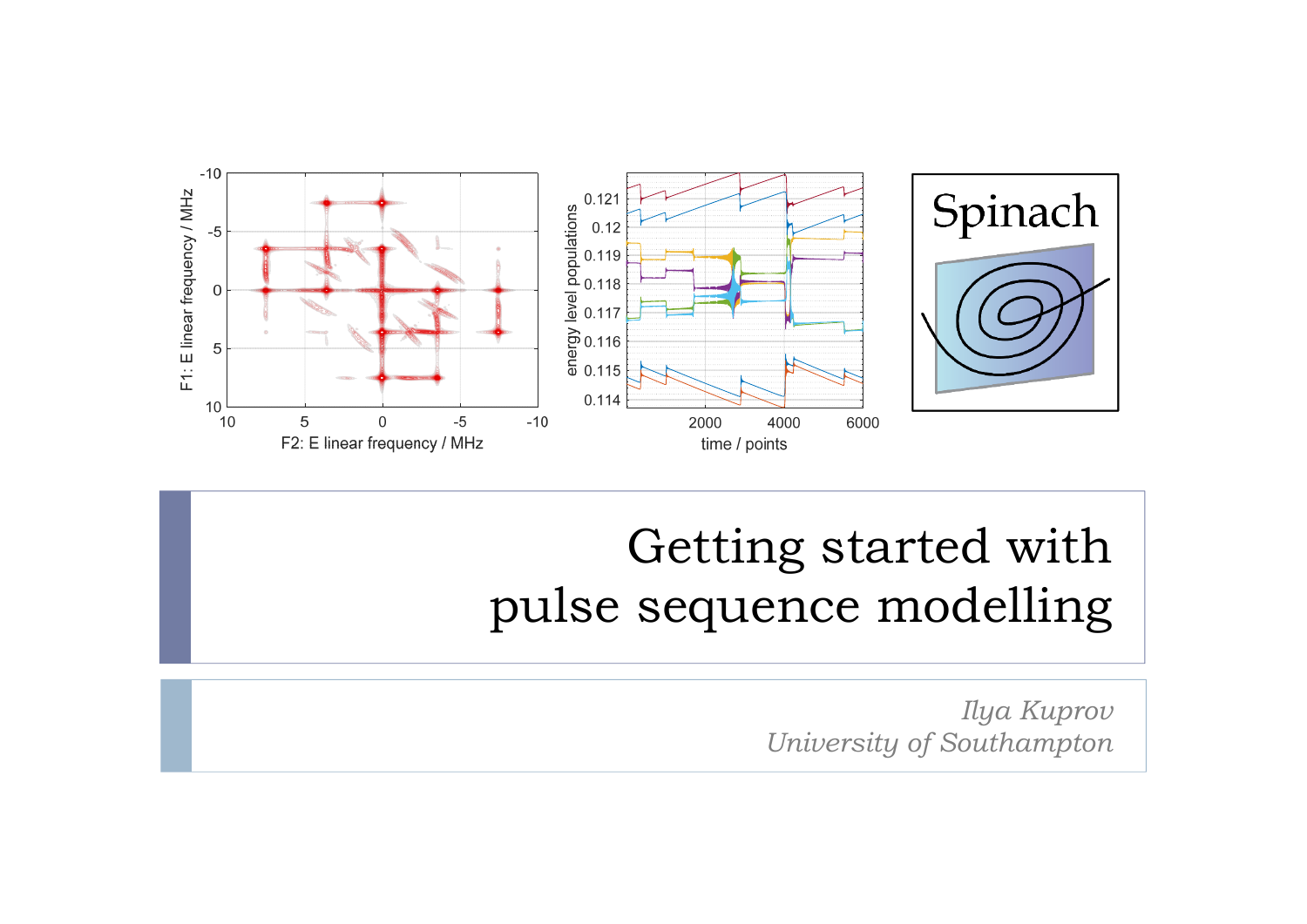

General system specification (magnet, isotopes, labels, tolerances, algorithm options, output files, *etc.*)



Interactions, chemical kinetics, relaxation theory options, spin temperature, order matrix, *etc.*



Simulation formalism, approximation options, permutation symmetry, conservation law specification, *etc.*

```
% Magnet field
sys.magnet=0.33898;
% Isotope list
sys.isotopes={'E','14N','19F','1H','1H','1H','1H'};
% Basis setbas.formalism='sphten-liouv';
bas.approximation='none';
bas.sym_group={'S2','S2'};
bas.sym_spins={[4 5],[6 7]};
% Zeeman interactionsinter.zeeman.eigs=cell(7,1);
inter.zeeman.euler=cell(7,1);
inter.zeeman.eigs{1}=[2.0032 2.0012 2.0097];
```

```
% Relaxation superoperator
inter.relaxation='redfield';
inter.rlx_keep='secular';
inter.tau_c={80e-12};
```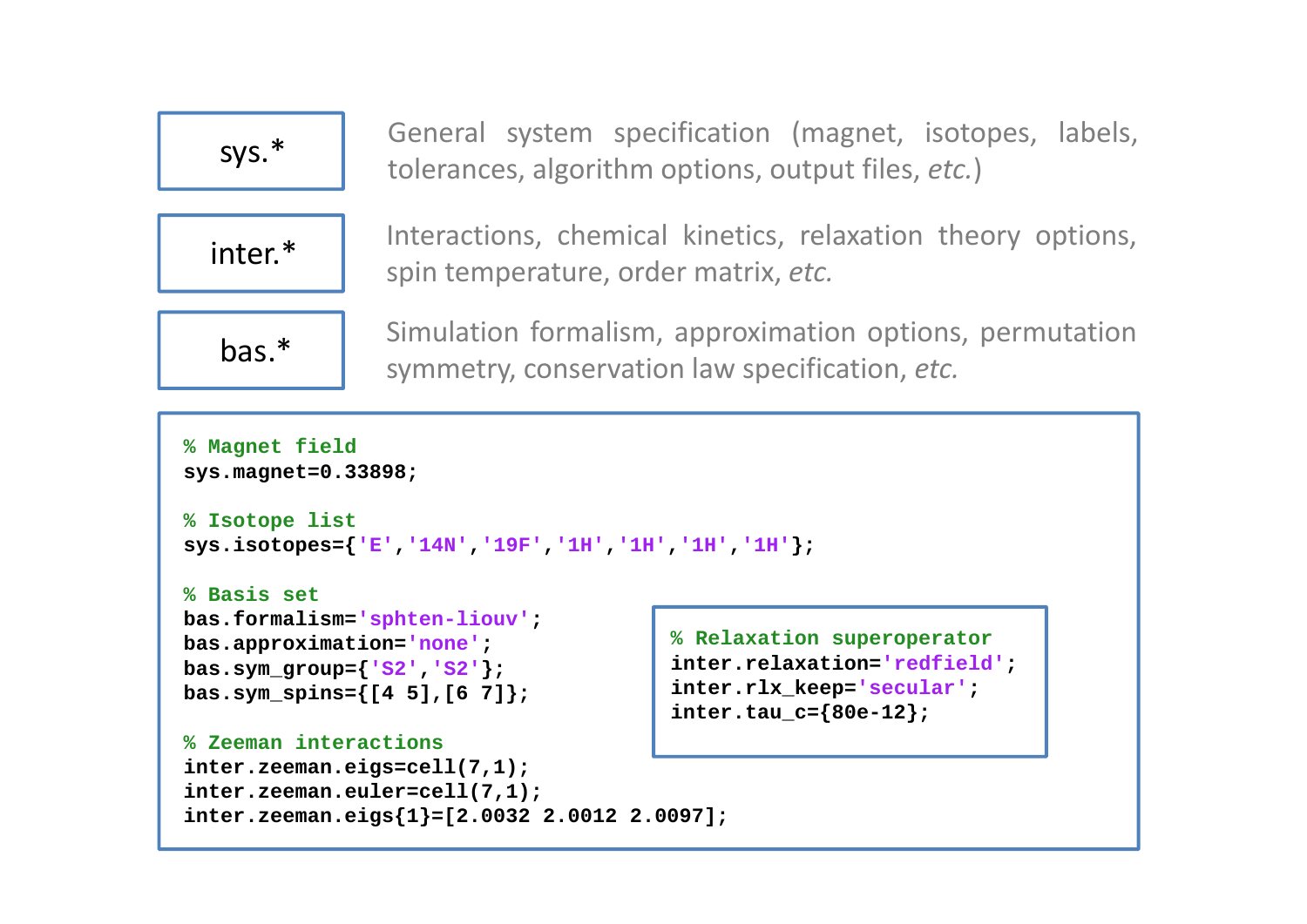```
% Spin-spin couplings
inter.coupling.eigs=cell(7,7);
inter.coupling.euler=cell(7,7);
inter.coupling.eigs{1,2}=(40.40+[24 -12 -12])*1e6;
inter.coupling.eigs{1,3}=(22.51+[34.9 -19.8 -15])*1e6;
inter.coupling.eigs{1,4}=[9.69 9.69 9.69]*1e6;
inter.coupling.eigs{1,5}=[9.69 9.69 9.69]*1e6;
inter.coupling.eigs{1,6}=[3.16 3.16 3.16]*1e6;
inter.coupling.eigs{1,7}=[3.16 3.16 3.16]*1e6;
% Spinach housekeeping
```

```
spin_system=create(sys,inter);
spin_system=basis(spin_system,bas);
spin system=assume(spin system, 'labframe');
```


Processing of spin system structure and interactions, input checking. Creates the *spin\_system* data structure.



Processing of basis set options, approximations, symmetry and conservation laws. Updates *spin\_system* data structure.



Case‐specific simulation assumptions (*'labframe', 'nmr', 'endor', etc.*) that have an effect on the Hamiltonian.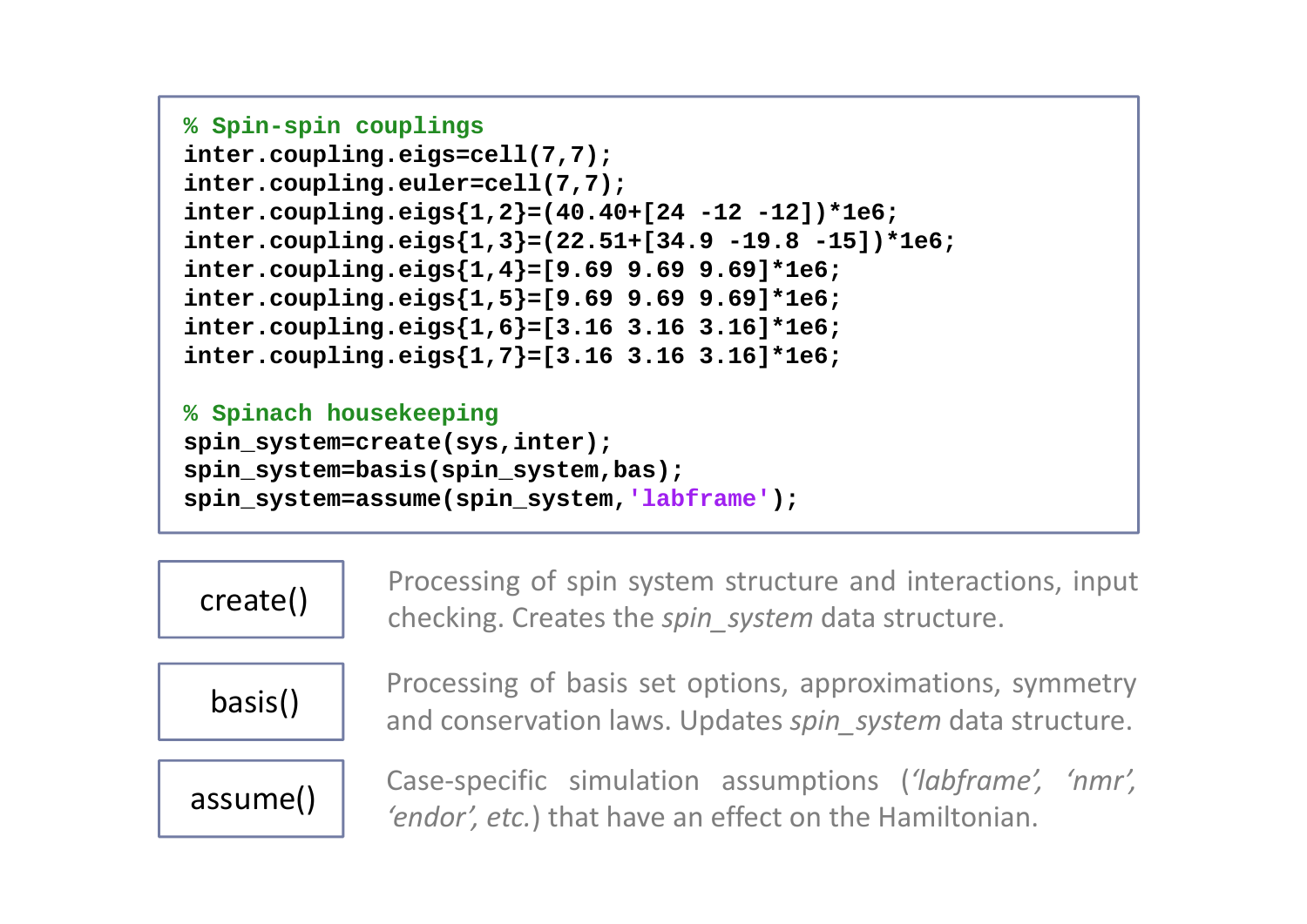

*Et cetera… the whole of magnetic resonance is covered.*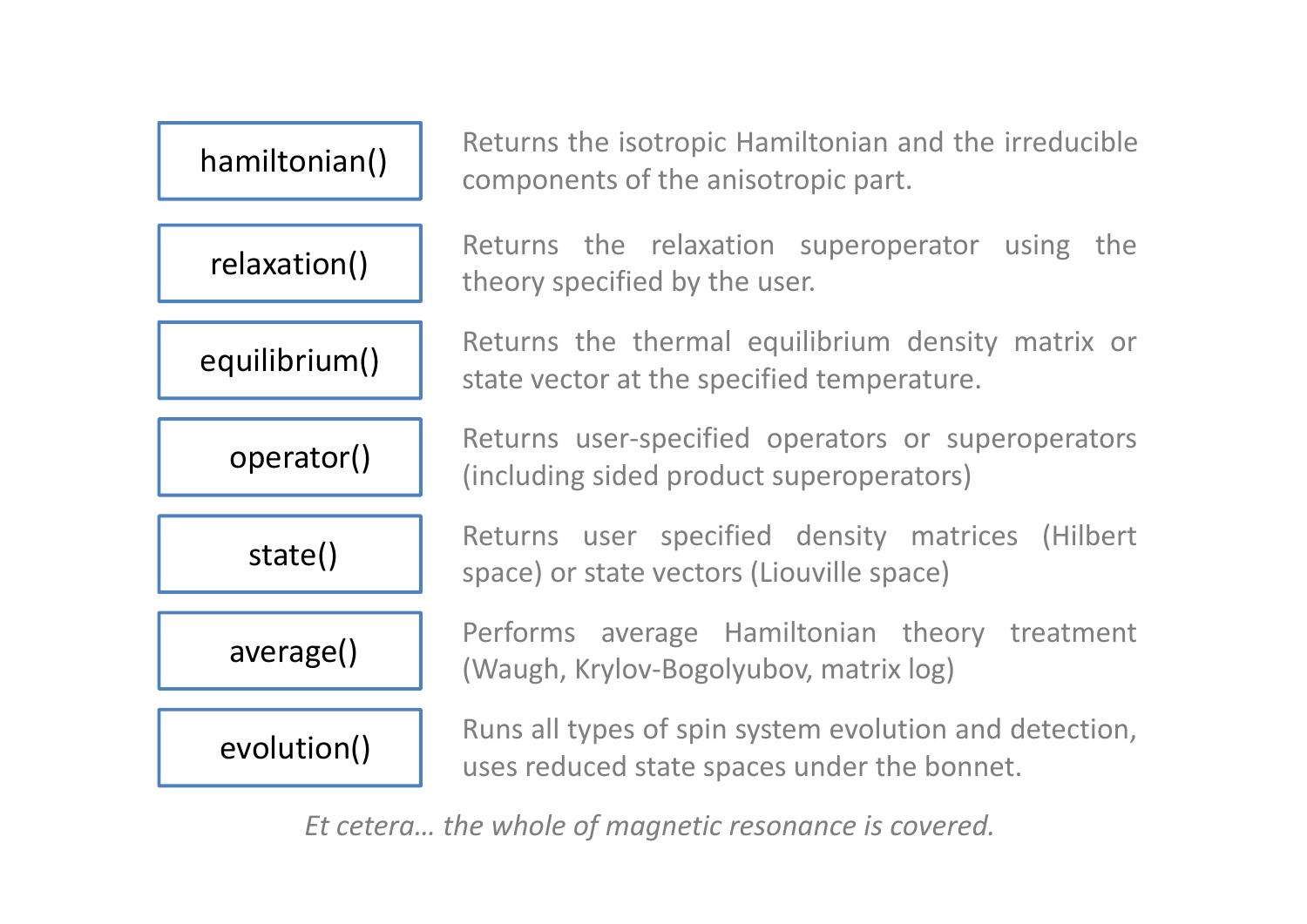## Basis set selection

The bigger, the better – same variational principle as quantum chemistry.

**% Basis setbas.formalism='sphten-liouv'; bas.approximation='IK-1'; bas.connectivity='scalar\_couplings'; bas.level=4; bas.space\_level=3;**

```
% Chemical kineticsinter.chem.parts={[1 2],[3 4]};
inter.chem.rates=[-5e2 2e3; 
                   5e2 -2e3];
```

| <b>Basis set</b> | <b>Description</b>                                                                                                                                                                                                                                                             |
|------------------|--------------------------------------------------------------------------------------------------------------------------------------------------------------------------------------------------------------------------------------------------------------------------------|
| $IK-O(n)$        | All spin correlations up to, and including, order n, irrespective of<br>proximity on J-coupling or dipolar coupling graphs. Generated with a<br>combinatorial procedure.                                                                                                       |
| $IK-1(n,k)$      | All spin correlations up to order n between directly J-coupled spins (with<br>couplings above a user-specified threshold) and up to order k between<br>spatially proximate spins (with distances below the user-specified<br>threshold). Generated by coupling graph analysis. |
| $IK-2(n)$        | For each spin, all of its correlations with directly J-coupled spins, and<br>correlations up to order n with spatially proximate spins (below the user-<br>specified distance threshold). Generated by coupling graph analysis.                                                |

*N.B.* Many further optimisations available – see the basis preparation section of the manual.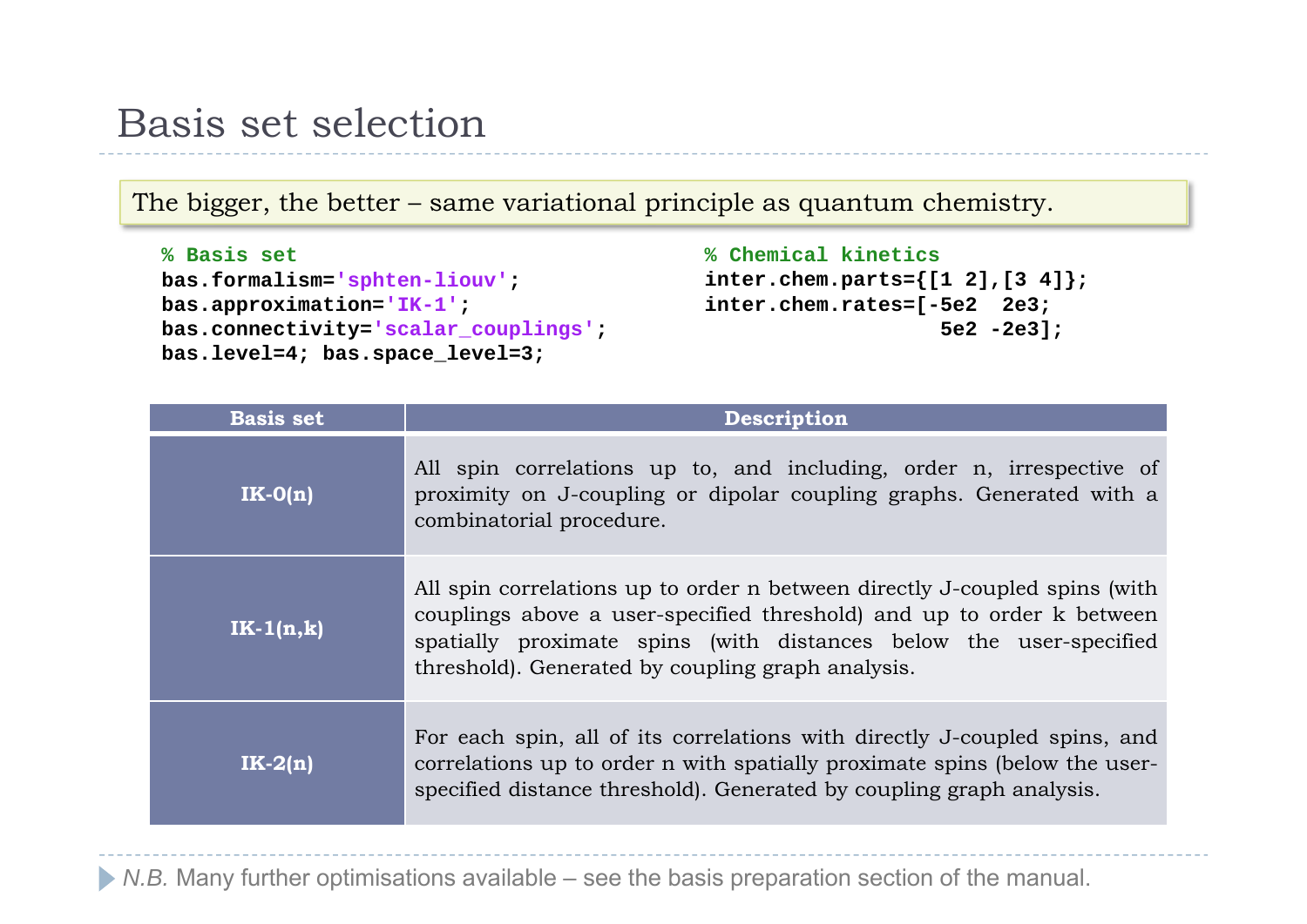# Manual step-by-step simulation

#### **% Spinach housekeeping**

**spin\_system=create(sys,inter); spin\_system=basis(spin\_system,bas);** spin system=assume(spin system, 'esr');

**% Initial state - thermal equilibrium rho=equilibrium(spin\_system);**

**% Detection state - Lz on all spins coil=[state(spin\_system,{'Lz'},{1})... state(spin\_system,{'Lz'},{2})... state(spin\_system,{'Lz'},{3})];**

**% Hamiltonian and relaxation superoperators H=hamiltonian(spin\_system); R=relaxation(spin\_system);**

**% Electron control operator Lp=operator(spin\_system,'L+','E'); Lx=(Lp+Lp')/2;**

**% Pi pulse on electron rho=step(spin\_system,Lx,rho,pi);**



**% Evolution (10000 steps, 0.1 microseconds each) answer=evolution(spin\_system,H+1i\*R,coil,rho,1e-7,10000,'multichannel');**

*N.B.*: most *Spinach* functions are parallelised – it will use as many cores as it finds.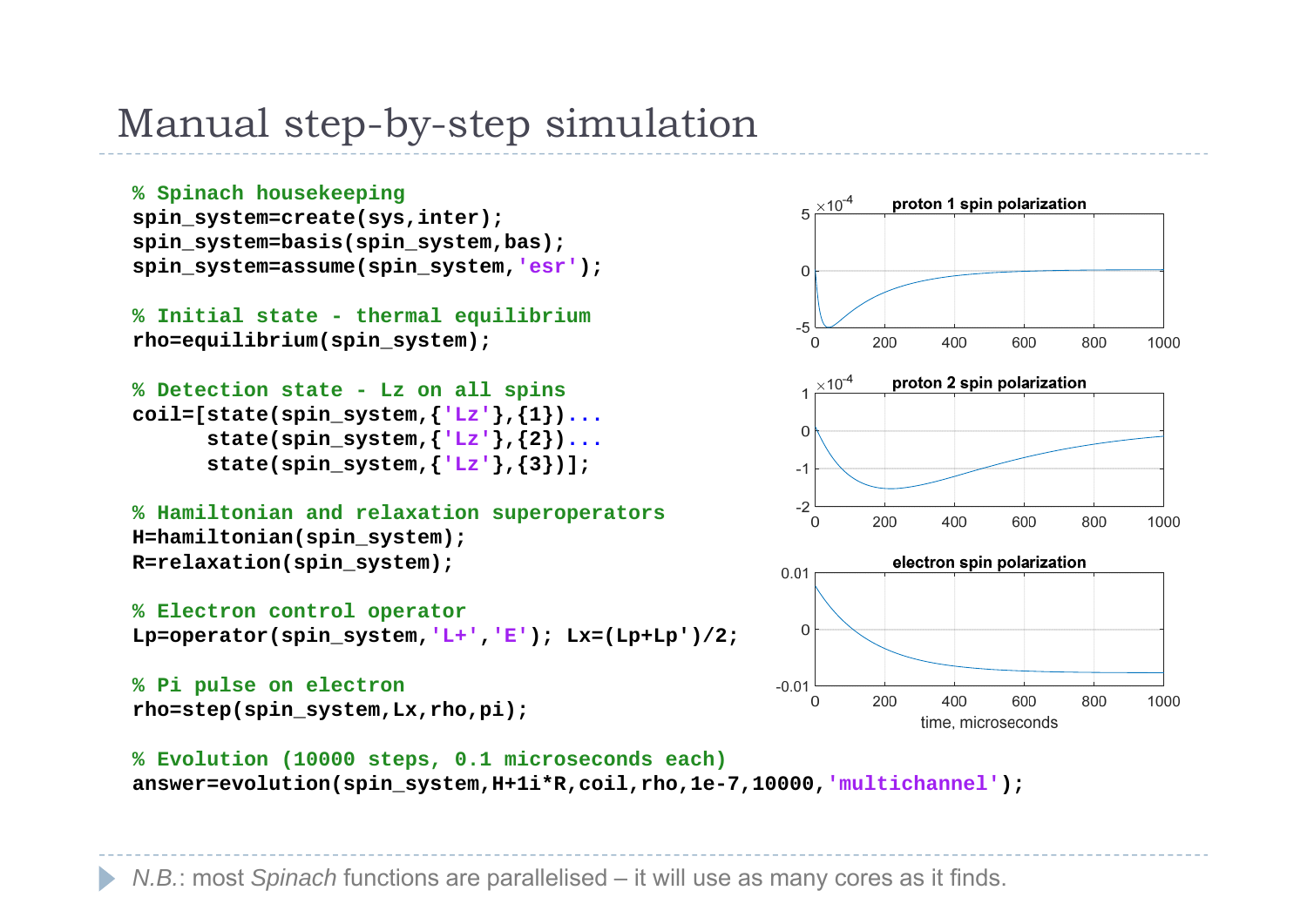# Manual step-by-step simulation

#### **[…]**

**% Apply the first pulse rho=step(spin\_system,Lx,parameters.rho0,pi/2);**

**% Run the tau evolutionrho=evolution(spin\_system,L,[],rho,parameters.tau,1,'final');**

**% Apply the second pulse rho=step(spin\_system,Lx,rho,pi/2);**

**% Apply coherence filter rho=coherence(spin\_system,rho,{{'E',0}});**

**% Run the indirect dimension evolutionrho\_stack=evolution(spin\_system,L,[],rho,1/parameters.sweep,... parameters.nsteps(1)-1,'trajectory');**

```
% Apply the third pulse
rho_stack=step(spin_system,Lx,rho_stack,pi);
```

```
% Propagate coil state backwards in time
coil=evolution(spin_system,L,[],parameters.coil,-parameters.tau,1,'final');
```

```
% Apply a backwards pulse on the coil
coil=step(spin_system,-Lx,coil,pi/2);
```

```
% Detect on new coil state in the direct dimensionfid=evolution(spin_system,L,coil,rho_stack,1/parameters.sweep,...
              parameters.nsteps(2)-1,'observable');
```
In simulations, you can be rather liberal with thedirection of time!

**[…]**

*Operators, states, elementary operations, and powder grids are all handled by Spinach.*

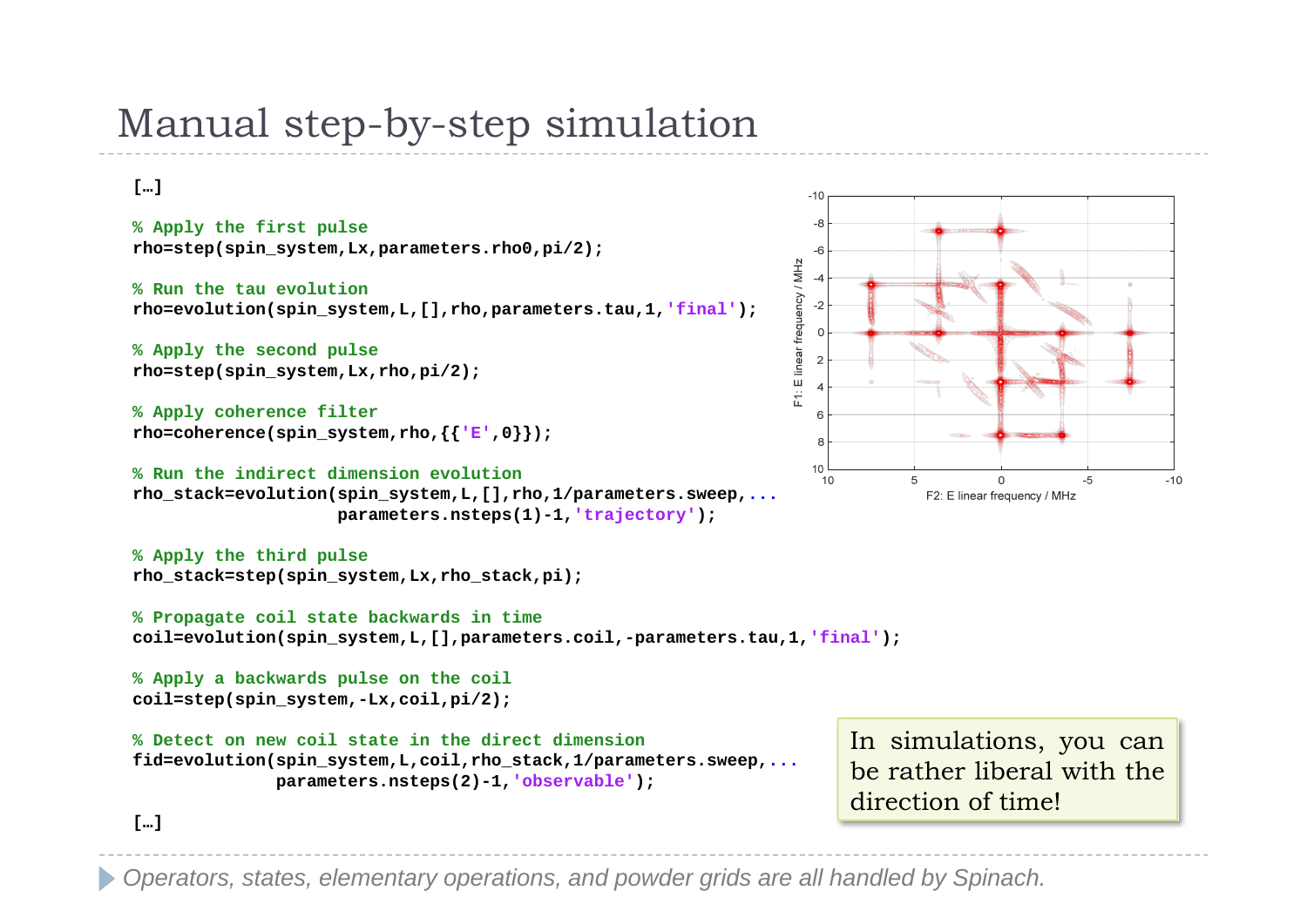# The need for context functions



*Rayleigh-Taylor instability in fluid flow (simulated with HERACLES package)*



DOR probe built by the group of David Bryce (Ottawa University). Typical spinning rate is 1.5 kHz for the outer rotor and 7 kHz for the inner rotor



See the review by Paul Hodgkinson (PNMRS, 36(3), 2000, 201-239) for further information.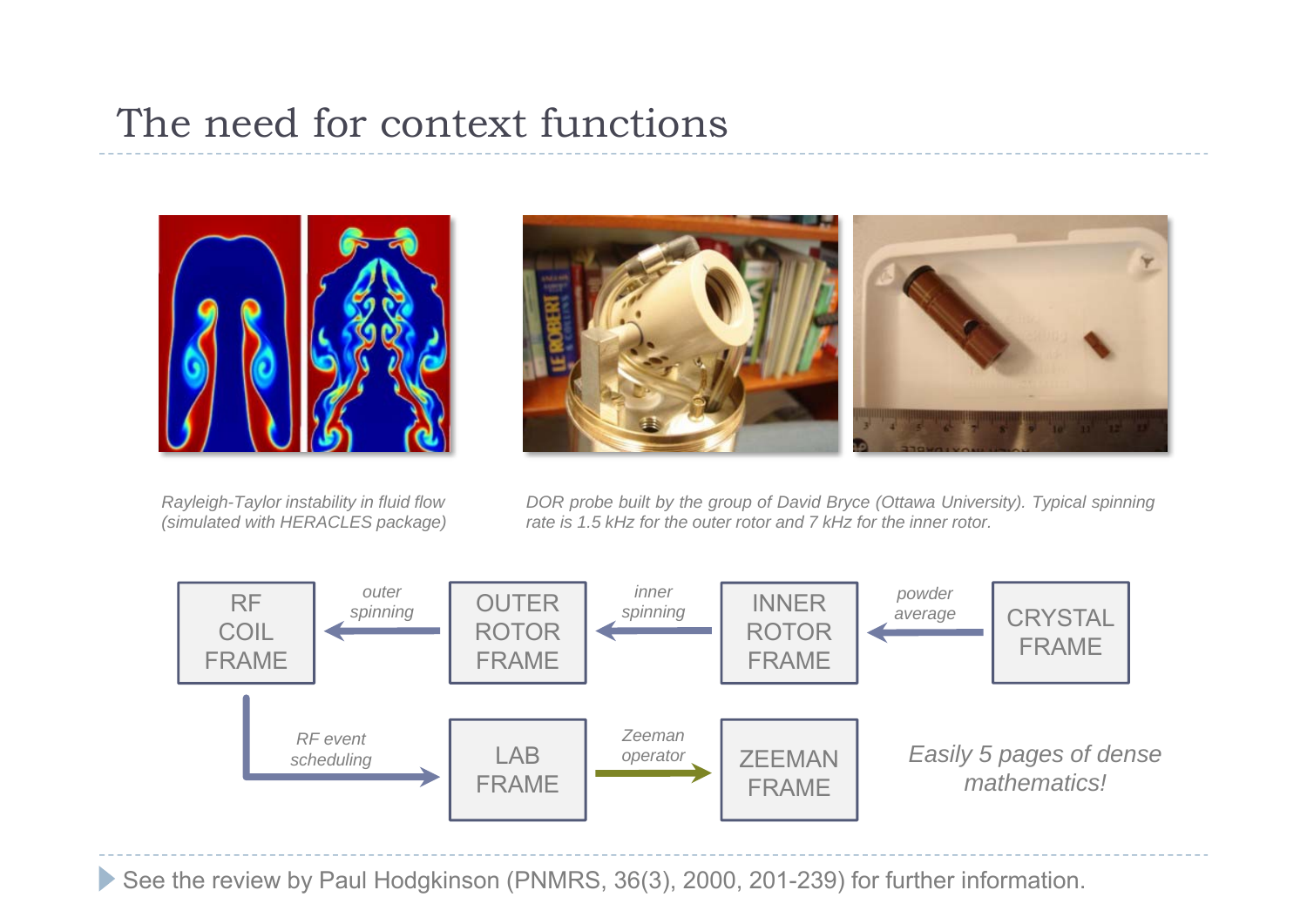# The need for context functions



See the review by Maurice Goldman (JMR, 149 (2001) 160-187) for further information.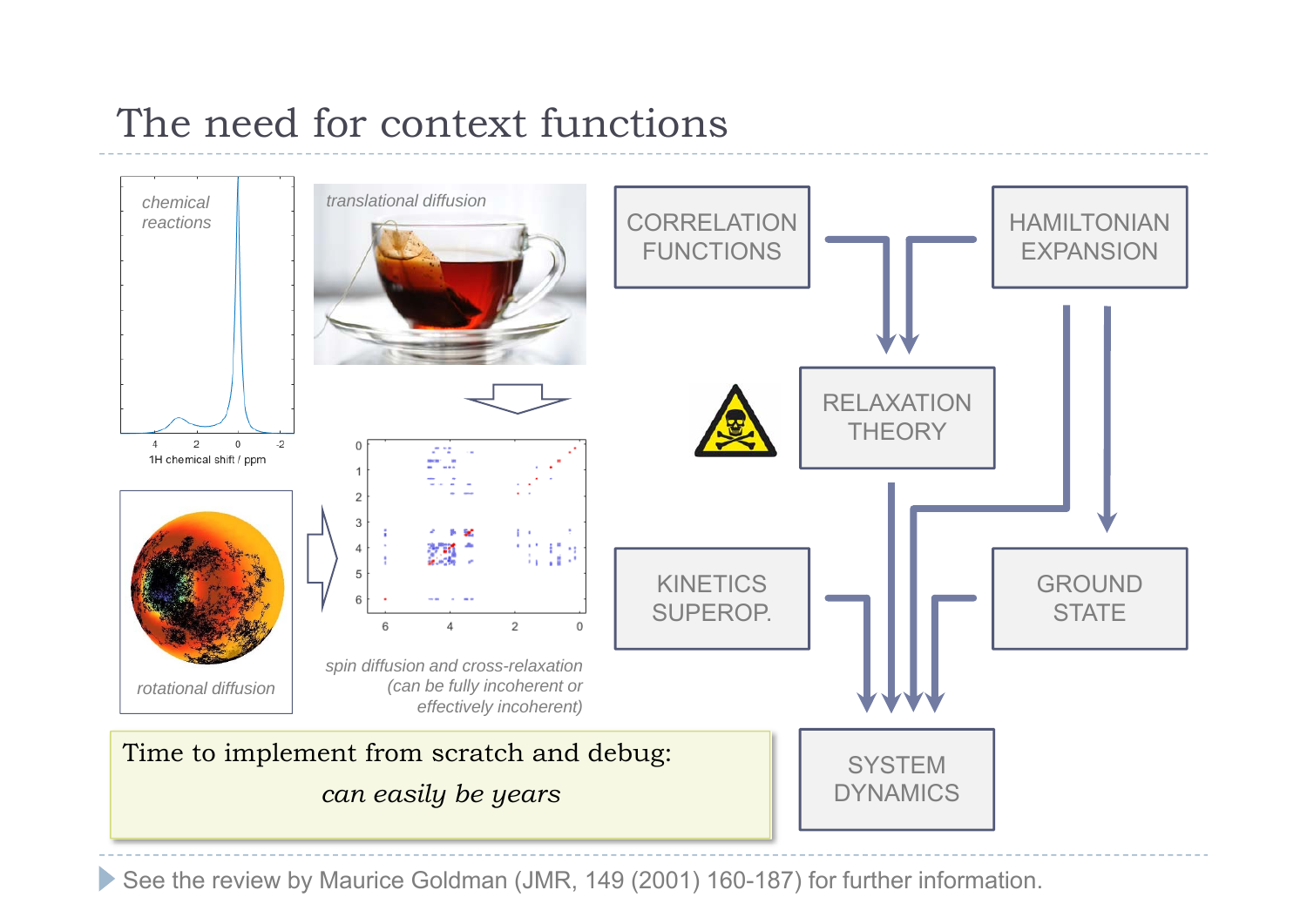# *Spinach* context functions

A *context* is <sup>a</sup> function that sits between Spinach kernel (that only knows mathematics) and the experiment (that only knows physics):



Spinach contexts are *liquid, powder, crystal, roadmap, singlerot, doublerot* and *imaging.*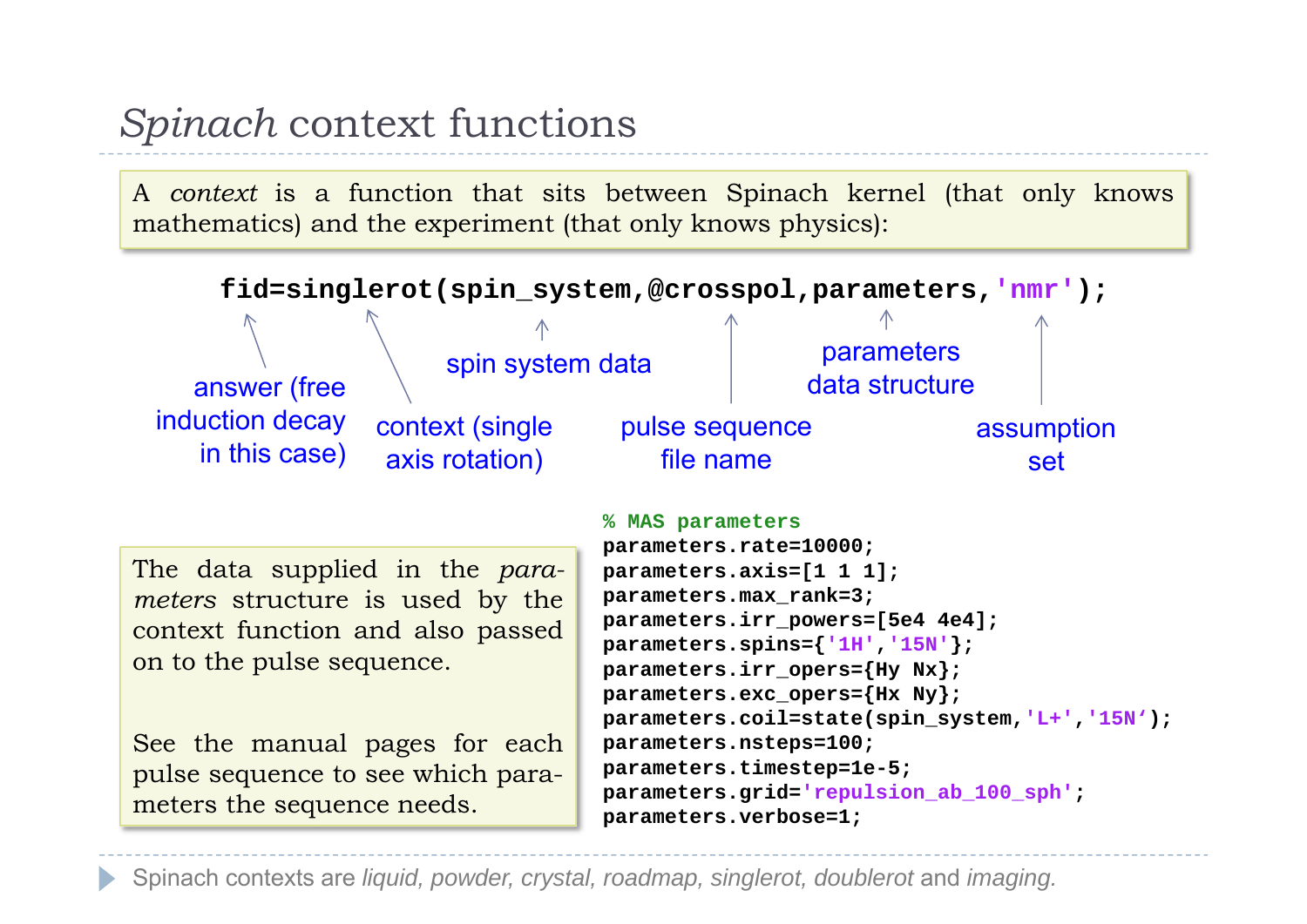### Pulse sequence programming

**function fid=noesy(spin\_system,parameters,H,R,K) % Compose Liouvillian L=H+1i\*R+1i\*K; % Coherent evolution timestep timestep=1/parameters.sweep; % Detection statecoil=state(spin\_system,'L+',parameters.spins{1}); % Pulse operators Lp=operator(spin\_system,'L+',parameters.spins{1}); Lx=(Lp+Lp')/2; Ly=(Lp-Lp')/2i; % First pulse rho=step(spin\_system,Lx,parameters.rho0,pi/2);**

**% F1 evolutionrho\_stack=evolution(spin\_system,L,[],rho,timestep,... parameters.npoints(1)-1,'trajectory');**

#### **% Second pulse rho\_stack\_cos=step(spin\_system,Lx,rho\_stack,pi/2); rho\_stack\_sin=step(spin\_system,Ly,rho\_stack,pi/2);**

Hamiltonian, relaxation, and kinetics operators are received from the context function.

The context takes care ofpowder averages, anisotropic relaxation, equilibrium, *etc.*

Rotating frames, offsets, RDC, and anything that the actual sequence should not worry about, is handled there.

Infrastructure functions are available for all common pulse sequence events.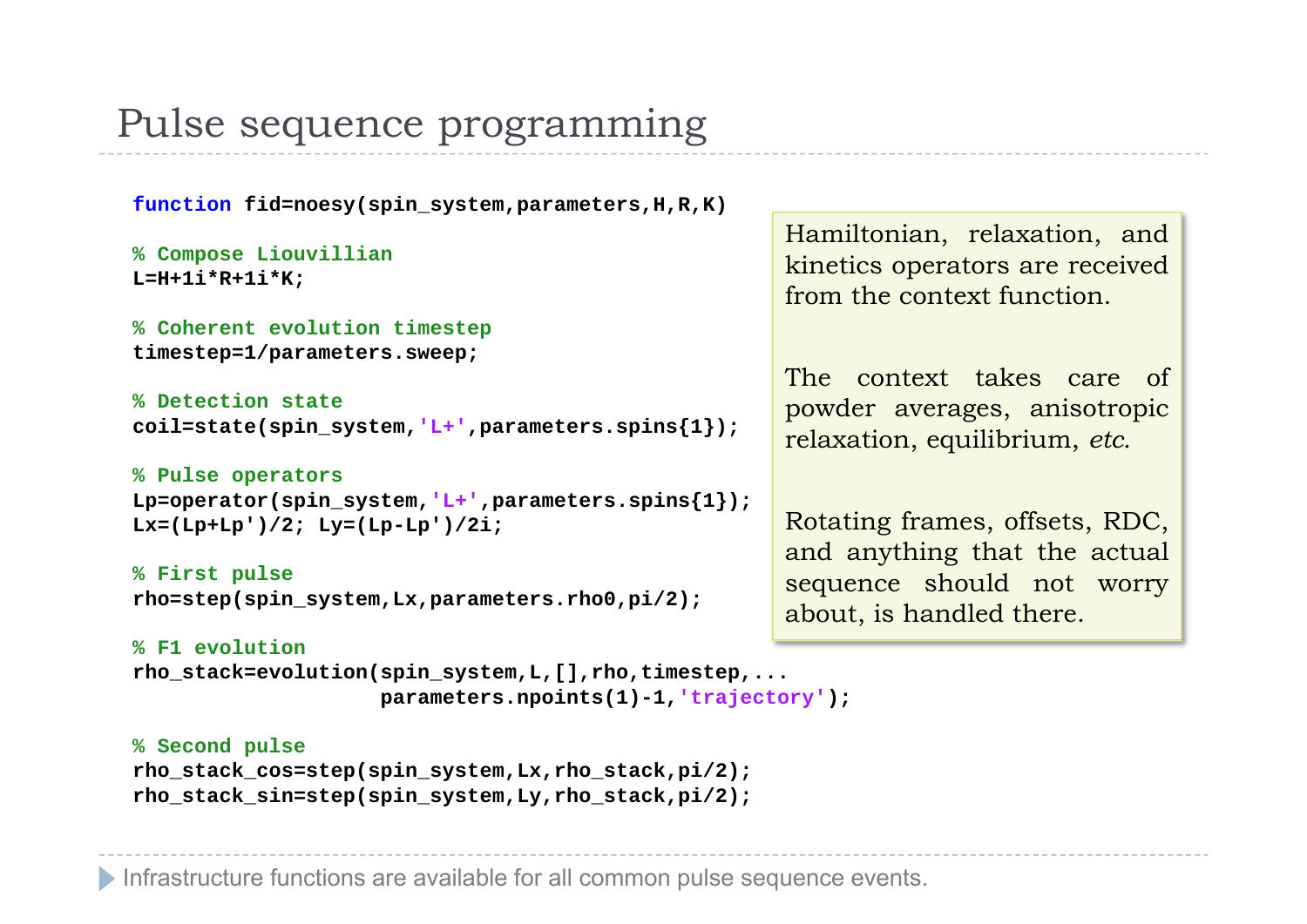### Pulse sequence programming

#### **% Homospoil**

```
rho_stack_cos=homospoil(spin_system,rho_stack_cos,'destroy');
rho_stack_sin=homospoil(spin_system,rho_stack_sin,'destroy');
```
#### **% Mixing time**

```
rho_stack_cos=evolution(spin_system,1i*R+1i*K,[],...
                        rho_stack_cos,parameters.tmix,1,'final');
rho_stack_sin=evolution(spin_system,1i*R+1i*K,[],...
                        rho_stack_sin,parameters.tmix,1,'final');
```
#### **% Homospoil**

```
rho_stack_cos=homospoil(spin_system,rho_stack_cos,'destroy');
rho_stack_sin=homospoil(spin_system,rho_stack_sin,'destroy');
```
#### **% Third pulse**

```
rho_stack_cos=step(spin_system,Ly,rho_stack_cos,pi/2);
rho_stack_sin=step(spin_system,Ly,rho_stack_sin,pi/2);
```
#### **% F2 evolution**

```
fid.cos=evolution(spin_system,L,coil,rho_stack_cos,timestep,...
                  parameters.npoints(2)-1,'observable');
fid.sin=evolution(spin_system,L,coil,rho_stack_sin,timestep,...
                  parameters.npoints(2)-1,'observable');
```
#### **end**

*N.B.* Coherence selection in *Spinach* is analytical – no need to model phase cycles explicitly.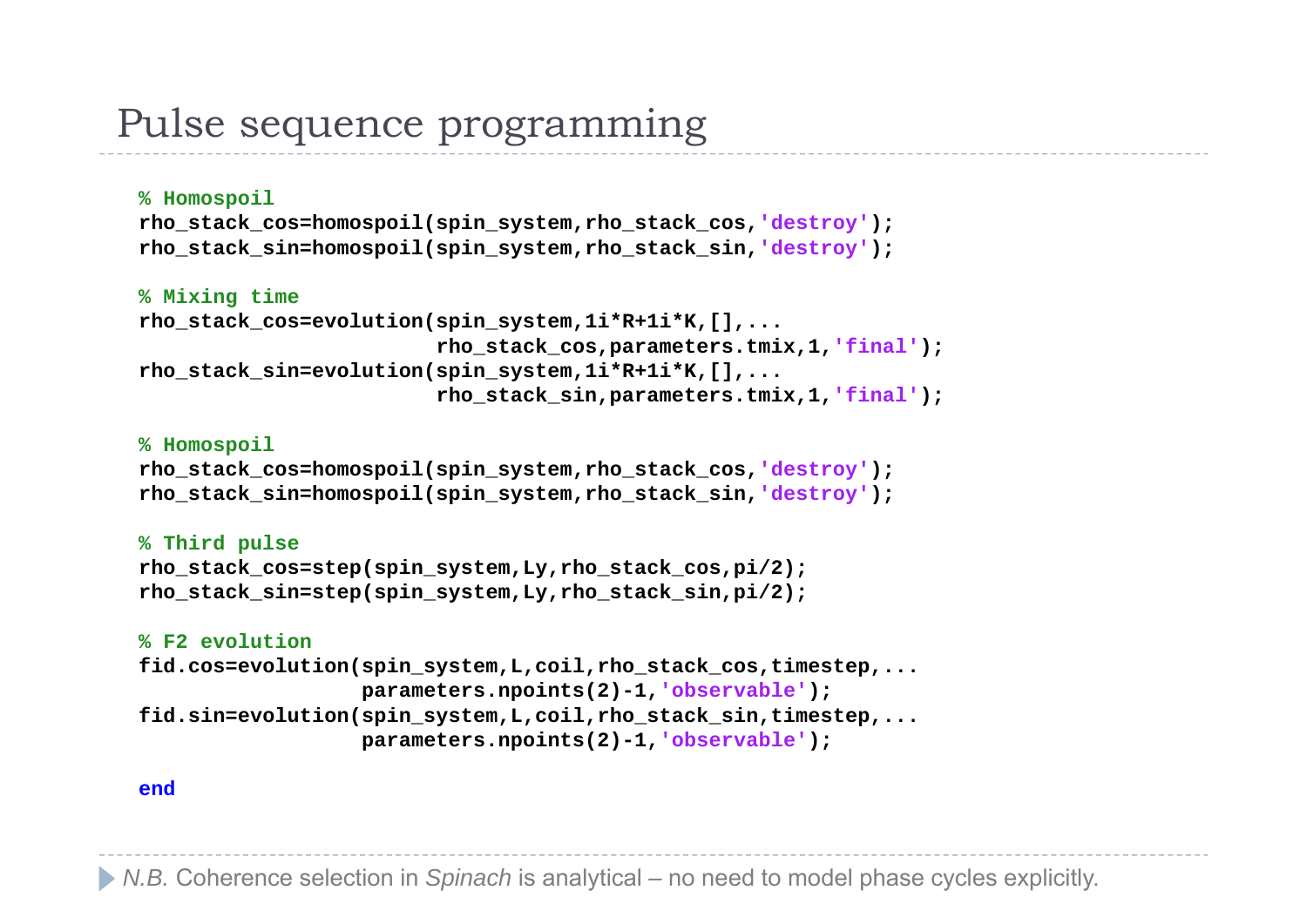## Ubiquitin NOESY simulation

**% Protein data[sys,inter]=protein('1D3Z.pdb','1D3Z.bmrb');**

**% Magnet field sys.magnet=21.1356;**

**% Tolerancessys.tols.prox\_cutoff=4.0; sys.tols.inter\_cutoff=2.0;**

**% Relaxation theory inter.relaxation='redfield'; inter.rlx\_keep='kite'; inter.tau\_c={5e-9};**

**% Basis setbas.formalism='sphten-liouv'; bas.approximation='IK-1'; bas.connectivity='scalar\_couplings'; bas.level=4; bas.space\_level=3;**

**% Create the spin system structure spin\_system=create(sys,inter);**

**% Build the basisspin\_system=basis(spin\_system,bas);**

```
% Sequence parameters
parameters.tmix=0.065;
parameters.offset=4250;
parameters.sweep=10750;
parameters.npoints=[512 512];
parameters.zerofill=[2048 2048];
parameters.spins={'1H'};
parameters.axis_units='ppm';
```
**% Simulationfid=liquid(spin\_system,@noesy,parameters,'nmr');**

L.J. Edwards, D.V. Savostyanov, Z.T. Welderufael, D. Lee, I. Kuprov, *"Quantum mechanical NMR simulation algorithm for protein-size spin systems"*, Journal of Magnetic Resonance, **2014**, 243, 107-113.

*N.B.* In most cases you would be parsing some data of your own in the second line.